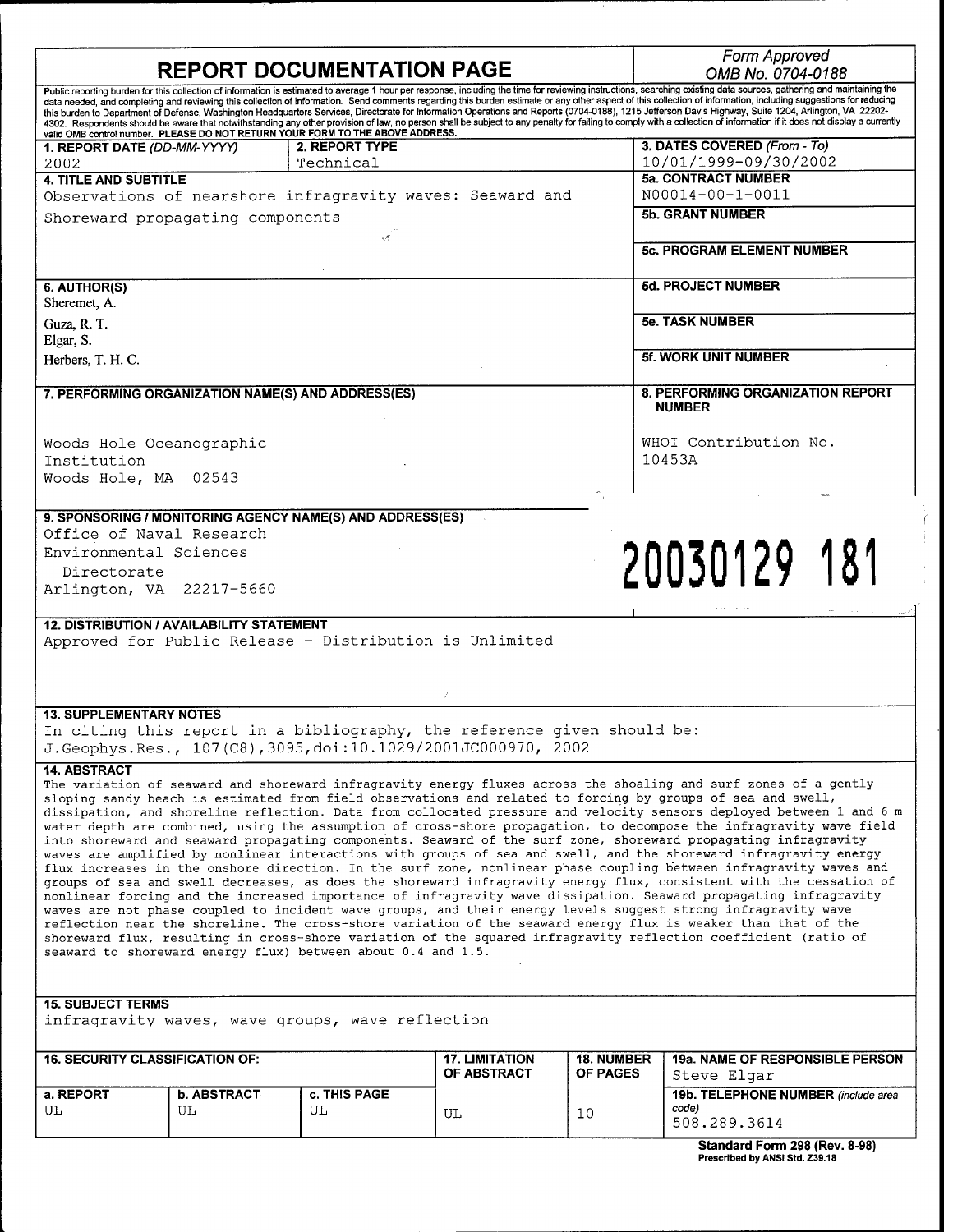# Observations of nearshore infragravity waves: Seaward and shoreward propagating components

A. Sheremet,<sup>1</sup> R. T. Guza,<sup>2</sup> S. Elgar,<sup>3</sup> and T. H. C. Herbers<sup>4</sup>

Received 14 May 2001; revised 5 December 2001; accepted 20 December 2001; published 6 August 2002.

[1] The variation of seaward and shoreward infragravity energy fluxes across the shoaling and surf zones of a gently sloping sandy beach is estimated from field observations and related to forcing by groups of sea and swell, dissipation, and shoreline reflection. Data from collocated pressure and velocity sensors deployed between <sup>1</sup> and 6 m water depth are combined, using the assumption of cross-shore propagation, to decompose the infragravity wave field into shoreward and seaward propagating components. Seaward of the surf zone, shoreward propagating infragravity waves are amplified by nonlinear interactions with groups of sea and swell, and the shoreward infragravity energy flux increases in the onshore direction. In the surf zone, nonlinear phase coupling between infragravity waves and groups of sea and swell decreases, as does the shoreward infragravity energy flux, consistent with the cessation of nonlinear forcing and the increased importance of infragravity wave dissipation. Seaward propagating infragravity waves are not phase coupled to incident wave groups, and their energy levels suggest strong infragravity wave reflection near the shoreline. The cross-shore variation of the seaward energy flux is weaker than that of the shoreward flux, resulting in cross-shore variation of the squared infragravity reflection coefficient (ratio of seaward to shoreward energy flux) between about 0.4 and 1.5. *INDEX TERMS:* 4546 Oceanography: Physical: Nearshore processes; 4560 Oceanography: Physical: Surface waves and tides (1255); 4594 Oceanography: Physical: Instruments and techniques; *KEYWORDS:* infragravity waves, energy flux, surf zone, nonlinear phase coupling, shoreline reflection, cross-shore evolution

# **1. Introduction**

[2] Over a distance of just a few wavelengths on a moderately sloped beach, shoreward propagating sea and swell (periods of roughly 4-20 s) steepen, pitch forward, break, and form dissipative bores. This evolution is accompanied by the generation of gravity waves with periods of a few minutes (infragravity waves). Here field observations are used to estimate the variation of seaward and shoreward infragravity energy fluxes across the shoaling and surfzones.

[3] Previous field observations have shown that standing waves can be a dominant component of the nearshore infragravity wave field [e.g., *Suhayda,* 1974; *Huntley,* 1976; *Huntley et al,* 1981; *Oltman-Shay and Howd,* 1993]. Standing infragravity waves are consistent with relatively weak forcing and damping and strong shoreline reflection. However, there also is evidence that a substantial

Copyright 2002 by the American Geophysical Union. 0148-0227/02/2001JC000970S09.00

progressive infragravity component can result from nonlinear forcing of shoreward propagating infragravity waves by groups of sea and swell [e.g., *Munk,* 1949; *Longuet-Higgins and Stewart,* 1962; *Meadows et al.,* 1982; *Elgar and Guza,* 1985; *List,* 1992; *Herbers et al,* 1994]. Nonlinearly forced shoreward propagating and free seaward propagating (resulting from shoreline reflection) infragravity waves are expected to have different cross-shore amplitude variations, leading to partially standing waves. Observations in 13 m water depth, 2 km offshore of Duck, North Carolina (the site of the observations presented here), show that the net (integrated over the infragravity frequency band) energy flux can be directed either seaward or shoreward and that the ratio of seaward to shoreward fluxes (hereinafter the bulk infragravity reflection coefficient  $R^2$ ) deviates substantially from 1, with values usually between 0.5 and 4.0 *[Elgar et al,* 1994; *Herbers et al,* 1995b]. Reflection coefficients  $\leq 1$  ( $\geq 1$ ) imply an energy sink (source) between the shoreline and 13 m depth observation sites. Three  $R^2$  regimes were identified. With low sea-swell energy the infragravity wave field was dominated by arrivals from remote sources that were either partially dissipated or scattered into trapped waves shoreward of 13 m depth, and  $R^2$  < 1. With moderate sea-swell energy, infragravity energy generated onshore of 13 m depth and radiated seaward exceeded dissipation and trapping losses, and  $R^2 > 1$ . With the most energetic sea and swell waves the

<sup>&</sup>lt;sup>1</sup>Coastal Studies Institute and Department of Oceanography and Coastal Sciences, Louisiana State University, Baton Rouge, Louisiana, USA.

<sup>&</sup>lt;sup>2</sup>Integrative Oceanography Division, Scripps Institution of Oceanography, La Jolla, California, USA. <sup>3</sup>Woods Hole Oceanographic Institution, Woods Hole, Massachusetts,

USA.

<sup>&</sup>lt;sup>4</sup>Department of Oceanography, Naval Postgraduate School, Monterey, California, USA.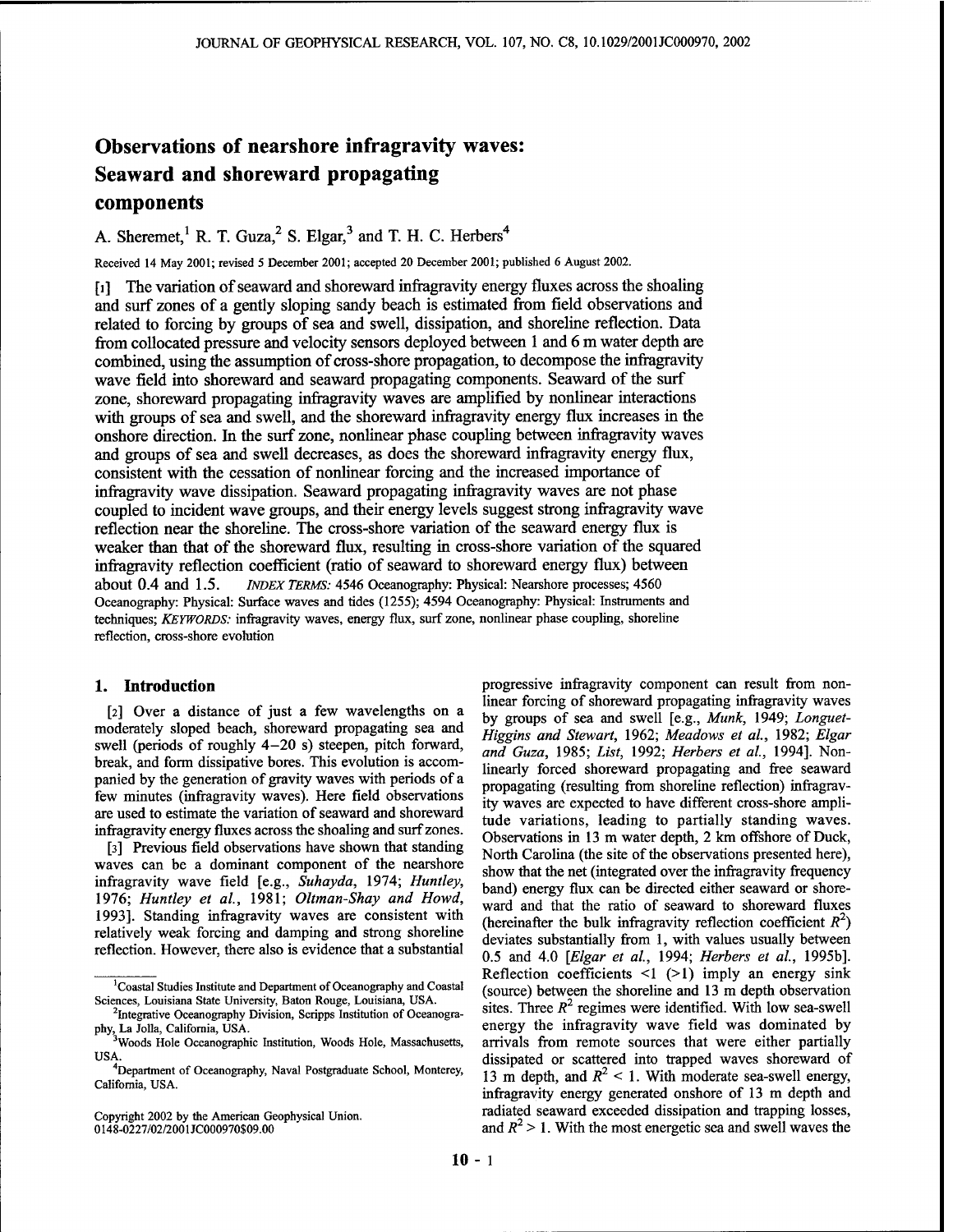13 m depth observations were near the surf zone where dissipation might be important, and  $R^2$  < 1. Nonlinear phase coupling of infragravity waves to groups of sea and swell seaward of the surf zone (depths between about 8 and 200 m) has been investigated with observations in the Atlantic and Pacific Oceans *[Herbers et al,* 1994, 1995b]. The observed levels of phase coupling, estimated with bispectral analysis, agreed well with the theory for second-order bound waves driven by quadratic, nonresonant, sea-swell interactions *[Hasselmann,* 1962], and both the bound wave energy levels and the ratio of bound to total (free plus bound) infragravity energy increased with increasing sea-swell energy and decreasing depth. Similar increases in nonlinear phase coupling were observed in pressure measurements seaward of the surf zone (in 3-6 m depth) [Ruessink, 1998]. However, the coupling decreased to approximately zero when the offshore sea-swell energy was so large that the observations were within the surf zone.

[4] Here a more detailed analysis of the transformation of infragravity waves through the shoaling and surf zones is presented using extensive new observations. Collocated current meters and pressure sensors deployed in 1-6 m depth (described in section 2) are used to decompose the infragravity wave field into shoreward and seaward propagating components. Errors introduced by neglecting the directionality of the infragravity wave field are shown to be small in Appendix A. The spatial variation of infragravity energy fluxes is related to forcing by groups of sea and swell, dissipation, and shoreline reflection in section 3. The directionality of infragravity waves is discussed briefly in section 4. A more detailed analysis is presented by A. Sheremet et al. (manuscript in preparation, 2002). Results are summarized in section 5.

#### **2. Field Experiment and Analysis**

[5] Observations were obtained from August to December 1997 during the Sandyduck experiment conducted on a sandy beach near Duck, North Carolina. A two-dimensional array of electromagnetic current meters, downward looking sonar altimeters, and pressure sensors was deployed in  $1-6$ m depth, 50-350 m from the shoreline (Figure 1). Bathymetric surveys obtained a few times a week with an amphibious vehicle were supplemented with nearly continuous altimeter observations. There was a 50 cm high sandbar crest in about 3.5 m mean water depth (cross-shore location  $x = 320$  m) and a transient sandbar in about 1 m depth  $(x = 160 \text{ m})$  (Figure 1). Alongshore variability of the bathymetry usually was weak over the instrumented area, except near the shoreline. *Feddersen et al.* [2000] and *Elgar et al.* [2001] give additional details and describe conditions during the experiment.

[6] To investigate cross-shore energy fluxes, surface elevation time series of shoreward and seaward propagating infragravity waves  $(\eta^+$  and  $\eta^-$ , respectively) are constructed from collocated pressure *p* and cross-shore velocity *u* time series using the assumptions of shallow water and crossshore propagation *[Guza et al.,* 1984; *Elgar and Guza,* 1985; *List,* 1992],

$$
\eta^{\pm} = \frac{1}{2} (p \pm u \sqrt{\hbar/g}) \; , \tag{1}
$$



**Figure** 1. (top) Plan view of instrument array. Circles are collocated pressure  $(p)$  and horizontal velocity  $(u \text{ and } v)$ sensors. Current meters usually were positioned between 50 and 100 cm above the seafloor. The Field Research Facility coordinate frame is used, with *x* and *y* the cross-shore and alongshore directions, respectively. Additional pressure gages in 8 m depth  $(x = 800 \text{ m})$  are not shown. (bottom) Alongshore-averaged seafloor elevation relative to mean sea level versus *x* (collected during August, September, and November).

where *h* is the depth and *g* is the gravity. The corresponding energy  $\mathcal E$  and cross-shore energy fluxes  $\mathcal F$  of shoreward and seaward propagating waves (superscripts ±, respectively) at frequency  $f$  and location  $x$  are

$$
\mathcal{E}^{\pm}(f,x) = \frac{1}{4} \Big[ C o_{pp}(f,x) + (h/g) C o_{uu}(f,x). \n\pm \Big( 2\sqrt{h/g} \Big) C o_{pu}(f,x) \Big],
$$
\n(2)

$$
\mathcal{F}^{\pm}(f,x) = \mathcal{E}^{\pm}(f,x)\sqrt{gh},\tag{3}
$$

where  $Co_{pu}$  is the  $p - u$  cospectrum and  $Co_{pp}$  and  $Co_{uu}$  are *p* and *u* autospectra, respectively. Unlike the individual shoreward and seaward fluxes (equation (3)), the net crossshoreward and seaward fluxes (equation (3)), the net cross-<br>shore flux  $(\mathcal{F}^+ - \mathcal{F}^- = hCo_{pu})$  does not require the assumption ofnear shore normal propagation *[Stoker,* 1947].

[7] The pressure and current meter data, sampled at 2 Hz and processed in 3 hour segments, were quadratically detrended and then divided into 448 s demeaned ensembles with 50% overlap. After tapering each ensemble with a Hanning window, cross spectra and spectra with about 48 degrees of freedom and frequency resolutions of 0.002 Hz were calculated. Energy flux densities (equation (3)) were integrated over the infragravity frequency band (0.004- 0.05 Hz) to estimate bulk infragravity fluxes  $F^{\pm}$  and bulk reflection coefficients  $R^2$ :

$$
F^{\pm}(x) = \int_{0.004 \text{Hz}}^{0.05 \text{Hz}} \mathcal{F}^{\pm}(f, x) df, R^2(x) = F^-(x) / F^+(x) \ . \tag{4}
$$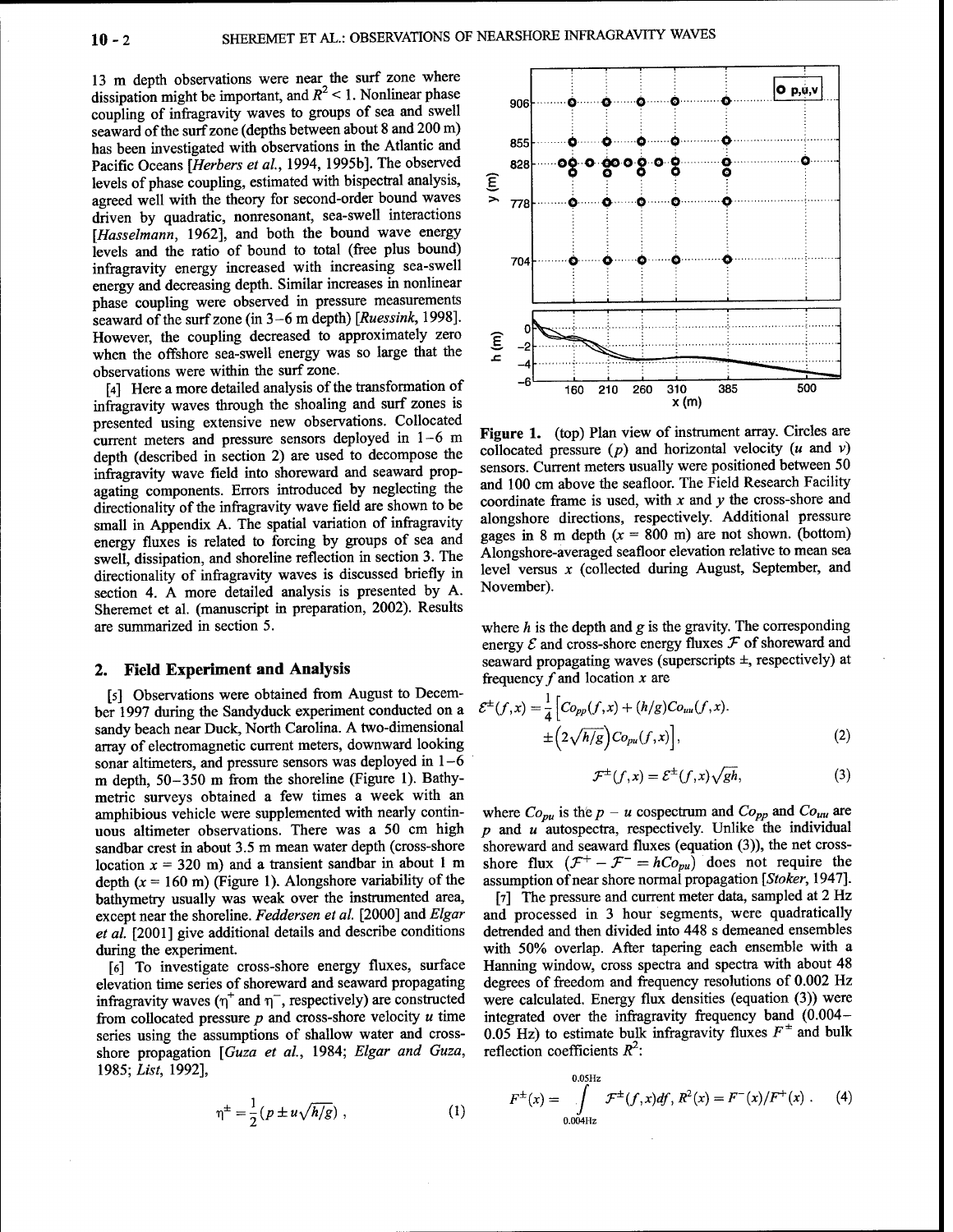

**Figure 2.** (a) and (b) Pressure spectral density  $Co_{pp}$ ; (c) and (d) normalized phase difference  $\theta/\pi$ between pressure at *x* = 240 m and pressure at other cross-shore locations; (e) and (f) cross-shore velocity spectral density  $Co_{uu}$ ; (g) and (h) normalized phase difference  $\theta/\pi$  between collocated pressure and crossshore velocity; and (i) and (j) infragravity reflection coefficient  $R^2$  versus cross-shore location *x*: (left) 7 November 1997, 0700-1000 EST, offshore significant sea-swell wave height  $H_{\text{sig,8m}} = 2.0$  m. (right) 10 September 1997, 0100-0400 EST,  $H_{sig,8m} = 1.0$  m. The frequency is 0.014 Hz. The circles are observations, and the solid curves are solutions of the linear shallow-water equations for a normally incident cross-shore standing wave  $(R^2 = 1)$  on the measured bathymetry. The predicted  $Co_{pp}$  and  $Co_{uu}$ are normalized with the maximum observed value.

Bulk infragravity energies, fluxes, and reflection coefficients were obtained from each collocated  $p - u$  sensor pair. Estimates from the same alongshore array (Figure 1) were averaged. Errors in the bulk fluxes and  $R^2$  owing to the assumption of normal incidence are estimated to be <20% (Appendix A). To eliminate observations with significant nongravity motions (e.g., shear waves), 3 hour runs with a mean alongshore velocity  $>50$  cm s<sup>-1</sup> at any current meter were excluded. Frequency-alongshore wave number spectra (T. J. Noyes, personal communication, 2000) confirm that nongravity wave motions contribute generally <20% of the infragravity velocity variance in the 680 runs retained in this study. Linear finite depth theory was applied to pressure data in 8 m depth to estimate  $E_{ss,8m}$ , the sea-swell energy integrated over the frequency band 0.05-0.24 Hz. Significant wave heights in 8 m depth,  $H_{sig,8m} = 4E_{ss,8m}^{1/2}$ , in the retained 3 hour runs ranged from 0.2 to 2.7 m.

[8] Quadratic difference-frequency interactions between sea-swell components with slightly different frequencies (f and  $f + \Delta f$ ) are always nonresonant in intermediate and deep (for the sea and swell waves) water depths and, theoretically, result in a bound infragravity wave of frequency  $\Delta f$  that does not satisfy the linear dispersion relation. In this nonresonant case the doubly integrated, normalized bispectrum  $(b_{ii}$  in equation (9) of *Herbers et al.* [1994] and  $\mu$  here) is proportional to the fraction of the total infragravity wave energy contained in bound components. In contrast, when the water depth is shallow for the sea and swell, near-resonant quadratic difference-frequency interactions can result in gradual (over several wavelengths) alteration of the phase and energy of free infragravity waves. In this case the real and imaginary parts of the bispectrum are related to the rate of nonlinear phase change (wave number shift) and nonlinear energy exchange, respectively *[Herbers and Burton,* 1997; *Herbers et al,* 2002]. Therefore, in the shallow depths considered here,  $\mu$  (incorporating both real and imaginary parts of the bispectrum) is interpreted qualitatively as a nondimensional measure of the strength of near-resonant forcing of free infragravity waves by quadratic interactions with sea and swell.

[9] Calculating  $\mu$  from observed pressure or velocity time series mixes information about seaward and shoreward propagating infragravity waves. Following *Elgar and Guza* [1985], nonlinear coupling also was estimated from time series of pressure fluctuations containing only shoreward or only seaward propagating infragravity waves ( $\mu^+$  and  $\mu^-,$ calculated using  $\eta^+$  and  $\eta^-$  (equation (1)), respectively). An error in accounting for the effect of time domain windowing in previously reported bispectral integrals *[Herbers et al* 1994, 1995a; *Ruessink,* 1998] is corrected below, resulting in  $\mu$ ,  $\mu^+$ , and  $\mu^-$  values that are a factor of 0.58 lower than uncorrected values.

## **3. Results**

[10] Similar to previous observations [e.g., *Suhayda,* 1974], at a fixed infragravity frequency the observed cross-shore variation of spectral levels of pressure (Figures 2a and 2b) and cross-shore velocity (Figures 2e and 2f) have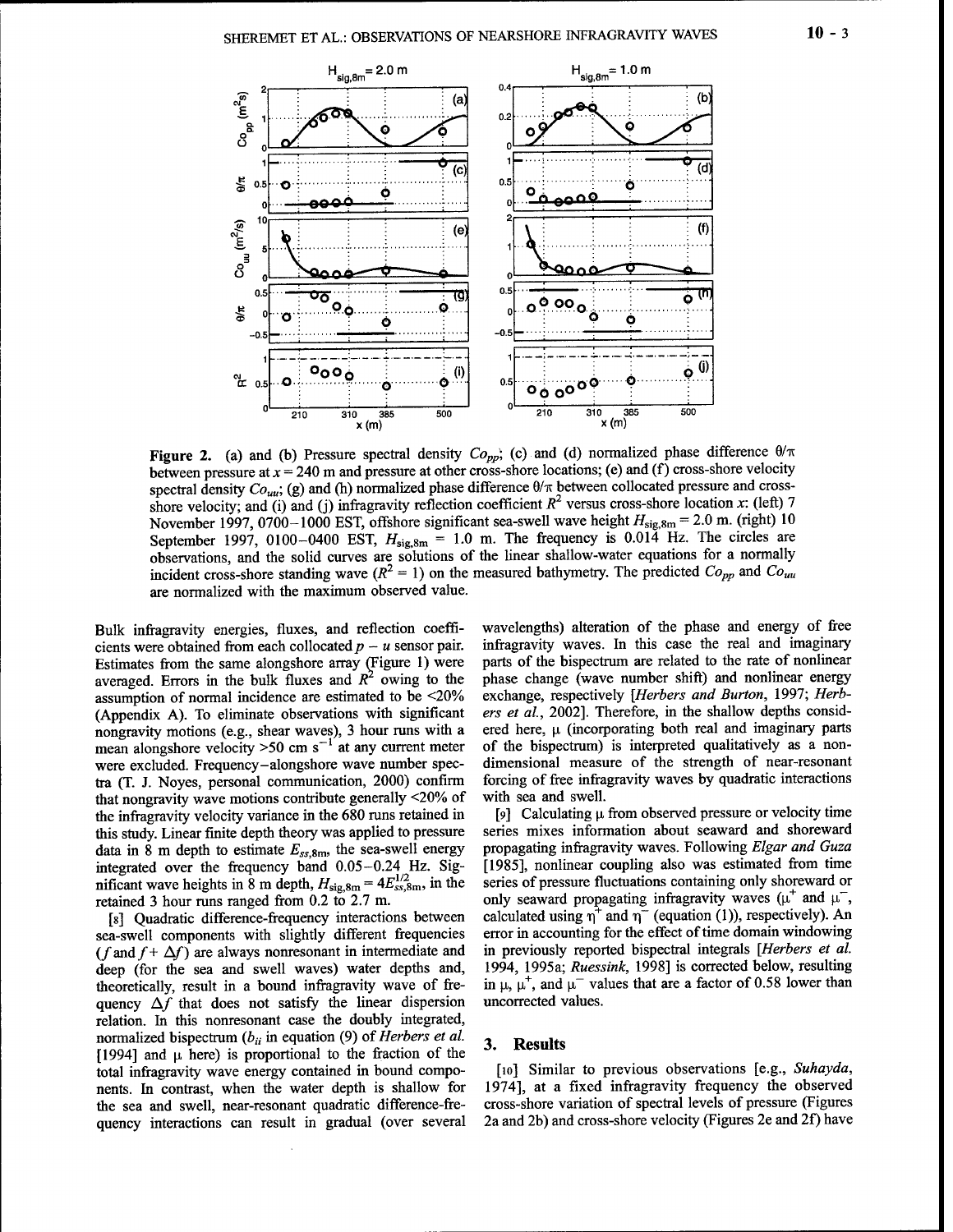

Figure 3. (a) and (b) Bulk seaward and shoreward sea-swell energy fluxes; (c) and (d) bulk seaward and shoreward infragravity energy fluxes; (e) and (f) bulk infragravity reflection coefficient  $R^2$ ; and (g) and (h) measures of nonlinear phase coupling  $\mu^{\pm}$  versus cross-shore location x:(left) 7 November 1997, 0700-1000 EST,  $H_{sig,8m} = 2.0$  m and (right) 10 September 1997, 0100-0400 EST,  $H_{sig,8m} = 1.0$  m. The  $\mu^+$  biphases, not shown, are close to 180°, as observed by Ruessink [1998]. Circles and crosses correspond to shoreward and seaward infragravity wave propagation, respectively. Note the different vertical scales for fluxes in the left and right panels.

minima and maxima close to the theoretical locations of standing wave nodes and antinodes.

[11] Note that the observed  $u$  spectral maxima and  $p$ spectral minima occur at the same location (e.g.,  $x = 185$  m), in contrast to a progressive wave field where the spatial variations of  $u$  and  $p$  spectral levels are similar and do not have a structure with nodes and antinodes. The observed phase differences between spatially separated  $p$  time series (Figures 2c and 2d) and between collocated  $p$  and  $u$  time series (Figures 2g and 2h) also suggest substantial shoreline reflection. With a progressive wave field on a gently sloping bottom the phase difference between spatially separated time series increases approximately linearly with increasing separation along the propagation direction, and the phase between collocated  $p$  and  $u$  is zero. At the representative infragravity frequency (0.014 Hz) shown in Figure 2, strong reflection is confirmed by the  $R^2(f)$  estimates (based on collocated pressure and cross-shore velocity observations equations (2) and (3)) in the range  $0.2-0.8$  (Figures 2i and 2j). As discussed by A. Sheremet et al. (manuscript in preparation, 2002), similar reflection coefficient estimates are obtained when spatially separated sensors are included in the analysis. Individual frequency bands are not considered further here.

[12] In both wide  $(H_{\text{sig,8m}} = 2.0 \text{ m})$  and narrow  $(H_{\text{sig,8m}} =$ 1.0 m) surf zone cases, infragravity wave reflection is significant (Figures 3e and 3f), whereas sea-swell reflection is weak (Figures 3a and 3b). The bulk shoreward infragravity flux  $F^+$  increases shoreward in the region where  $\mu^+$ 

is large (roughly  $x \ge 385$  m in Figures 3c and 3g and  $x \ge$ 175 m in Figures 3d and 3h). Within the surf zone,  $\mu^+$ decreases to negligible values, and the growth of  $F^+$  ceases (with the exception of one observation at  $x = 175$  m in Figure 3c). Seaward propagating infragravity waves are not coupled to groups of sea and swell ( $\mu^-$  is small everywhere; Figures 3g and 3h). The bulk reflection coefficient  $R^2$ (equation (4)) decreases from values as large as 1.5 far seaward of the surf zone (Figure 3f) to between about 0.5 and 1.0 within the surf zone (Figures 3e and 3f). At the location nearest the shoreline,  $R^2 \approx 1$ . These trends are consistent with the hypotheses [e.g., Longuet-Higgins and Stewart, 1962] that  $F^+$  increases in the shoaling region owing to nonlinear forcing by sea-swell groups, that sea-swell breaking reduces the nonlinear forcing, and that shoreward propagating infragravity waves are reflected strongly at the shoreline.

[13] At the most offshore  $p-u$  location  $(x = 500 \text{ m})$  the seaward  $F^-$  and shoreward  $F^+$  fluxes both increase with increasing  $E_{ss,8m}$  (Figures 4a and 4c). For all  $E_{ss,8m}$ ,  $F^-$  at  $x = 500$  m (5-6 m depth) and  $x = 210$  m (2-3 m depth) are approximately equal (their ratio is about 1.2; Figure 4b). In contrast, the ratio of  $F^+$  at  $x = 210$  m to  $F^+$  at  $x = 500$  m is as large as 3 with moderate  $E_{ss,8m}$  and is <1 with the largest  $E_{ss,8m}$  (Figure 4d).

 $\lceil 14 \rceil$  At the deepest (5–6 m depth) location the dependence of the bulk reflection coefficient  $R^2$  on  $E_{ss,8m}$ (Figure 5a) is similar to that observed in 13 m depth [Herbers et al., 1995b, Figure 5]. For moderate values of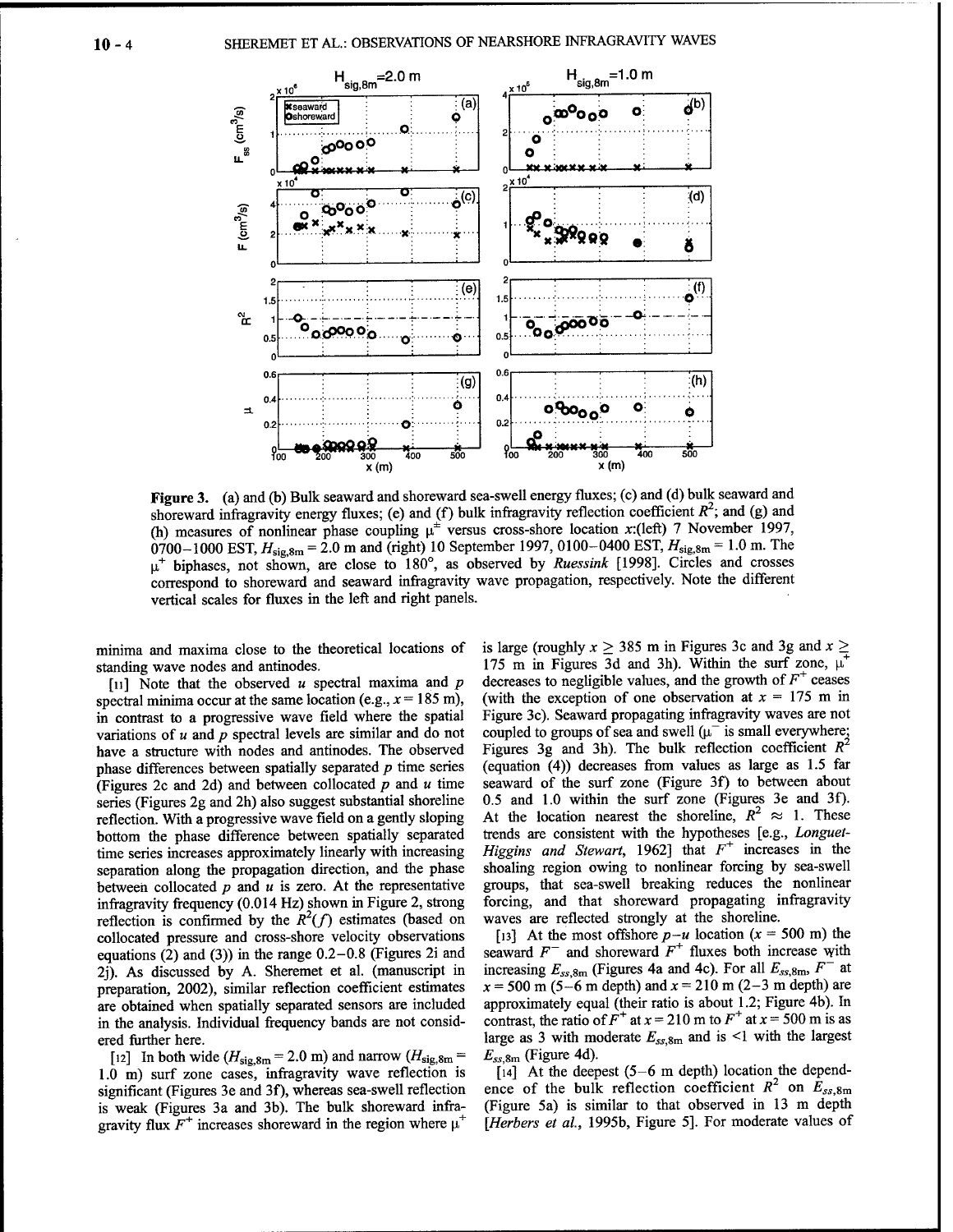

**Figure 4.** (a) Bulk seaward infragravity energy flux  $F^-$  at  $x = 500$  m; (b) bulk ratio of  $F^-$  at  $x = 210$  to  $F^2$  at  $x = 500$  m; (c) bulk shoreward infragravity energy flux  $F^+$  at  $x = 500$  m; and (d) bulk ratio of  $F^+$  at  $x = 210$  to  $F^+$  at  $x = 500$  m versus sea-swell energy in 8 m depth,  $E_{ss,8m}$ .

 $E_{gs,8m}$ ,  $R^2 > 1$ , whereas for the largest and smallest  $E_{ss,8m}$ ,  $R^2$  < 1. However, the maximum  $R^2$ Closer to shore  $(x = 210 \text{ m})$ ,  $R^2 < 1$  for all  $E_{ss,8m}$  (Figure 5b). Although values are scattered, at both locations the mean  $R^2$ 

decreases with large and increasing  $E_{ss,8m}$ . At both locations values here are about 1.5, the nonlinear coupling  $\mu^+$  increases as  $E_{ss,8m}$  increases from lower than those observed (as high as 4.0) in 13 m depth. the lowest levels, reaches a maximum at intermediate  $E_{ss,8m}$ values, and then decreases with further increases in  $E_{ss,8m}$ (Figures 5c and 5d).



Figure 5. (a) and (b) Bulk infragravity reflection coefficient  $R^2$  and (c) and (d) bulk nonlinear phasecoupling  $\mu^+$  versus sea-swell energy in 8 m depth  $E_{ss,8m}$  at cross-shore locations (left)  $x = 500$  and (right)  $x = 210$  m.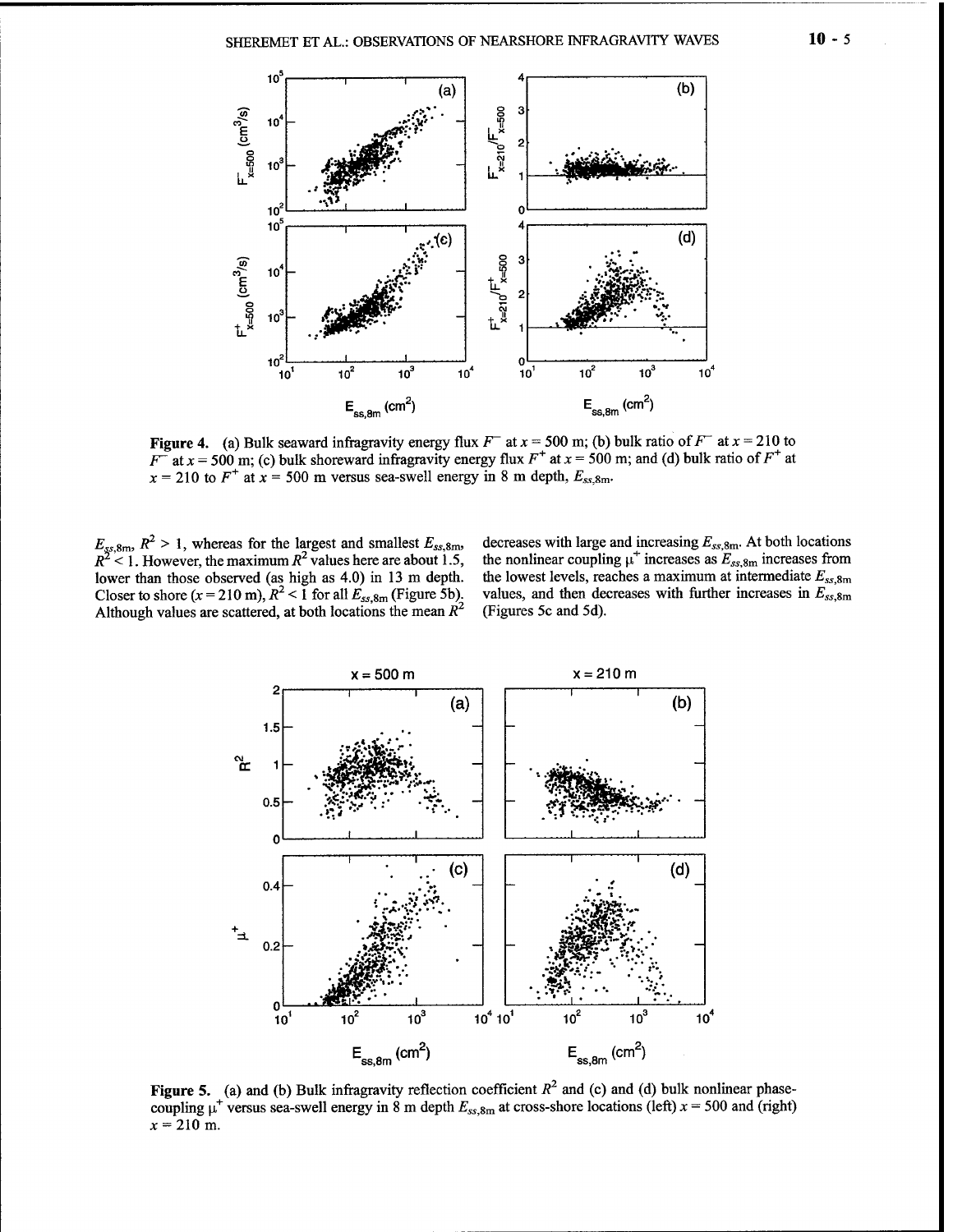

**Figure 6.** (a) Average values of bulk shoreward *F +* (circles) and seaward  $F^-$  (crosses) infragravity energy fluxes normalized by  $F_{x=500}$ , the seaward infragravity flux at  $x = 500$  m, and (b) bulk nonlinear phase coupling to seaswell groups of the total  $(\mu,$  triangles), shoreward propagating  $(\mu^+, \text{ circles})$ , and seaward propagating  $(\mu^-, \text{ crosses})$ infragravity wave fields versus the shoreward sea-swell energy flux  $F_{ss}^{+}$  normalized by the sea-swell flux in 8 m depth  $F_{ss,8m}^+$ . The vertical bars indicate  $\pm 1$  standard deviation about the mean. When offshore sea and swell energy are low, the dominant infragravity waves often are arrivals from remote sources *[Herbers et al,* 1995b]. To focus on locally generated infragravity waves, 385 3 hour runs with  $E_{ss,8m}$  > 400 cm<sup>2</sup> are used.

[15] On the basis of similar variations of observed  $\mu$  with *Ess, Ruessink* [1998] suggested that the intense wave breaking in the surf zone reduces the forcing of infragravity waves. The dependence of the normalized infragravity fluxes and nonlinear coupling on the reduction of sea-swell energy flux in the surf zone  $(F^{\dagger}_{ss}$  normalized by the flux in 8 m depth,  $F^{\dagger}_{ss,8m}$ ) is shown in Figure 6. Values of the normalized sea-swell flux  $F_{ss}^+/F_{ss,8m}^+$  close to 1 correspond to observations seaward of the surf zone, and lower values are progressively farther within the surf zone. The normalized shoreward infragravity flux  $F^{\dagger}/F_{x}^{-}$  =soom increases as  $F_{ss}^{+}/F_{ss,8m}^{+}$  decreases from 1, reaches a maximum for  $F^{\dagger}_{ss}/F^{\dagger}_{ss,8m} \approx 0.5$ , and then decreases in the inner surf zone (Figure 6a). This decrease suggests significant damping of infragravity waves in the surf zone. Similar to the nonlinear coupling of the total infragravity field  $\mu$  to groups of sea and swell *[Ruessink,* 1998], the coupling of shoreward propagating infragravity waves  $\mu^+$  is reduced greatly in the surf zone (Figure 6b), consistent with the cessation of nonlinear forcing.

[16] Although the dependence of infragravity wave properties on the normalized sea-swell flux  $F^{\dagger}_{ss}/F^{\dagger}_{ss,8m}$  demonstrates the important role of sea-swell breaking, all observations seaward of the surf zone are collapsed into  $F^{\dagger}_{ss}/F^{\dagger}_{ss,8m} \approx 1$ . Consequently, the variation of infragravity

fluxes observed in the shoaling region (i.e.,  $x \geq 175$  m in Figure 3d) is obscured. To include this spatial variation, infragravity wave properties are shown (Figure 7) as functions of the normalized cross-shore position  $x/x_{50}$ , where  $x_{50}$ is the location where  $F_{ss}^+$  is 50% of  $\overline{F}_{ss,8m}^+$  and the shoreward infragravity flux is maximum (Figure 7a).  $F^{-1}/F^{-}_{x=500m}$ increases in the shoaling region, attains a maximum at about  $x/x_{50} = 1.0$ , and then decreases (Figure 7a). The coupling  $\mu^+$  is nearly constant through the shoaling region, then starting at the outer edge of the surf zone  $(x/x_{50} \approx 2)$ decreases sharply to negligible values in the inner surf zone  $(x/x_{50} < 1)$  (Figure 7b). Seaward propagating infragravity waves are not phase coupled to sea-swell groups  $(\mu^-)$  always is small; Figure 6b), and the energy flux of the unforced seaward propagating waves  $F^-$  is less spatially variable than the flux  $F^+$  of the nonlinearly forced shoreward propagating waves (Figure 7a). Dissipation and refractive trapping, discussed by A. Sheremet et al. (manuscript in preparation, 2002), both contribute to the decrease in  $F^$ with increasing offshore distance from the shoreline.

[17] The dependence of  $R^2$  estimates on  $x/x_{50}$  is shown in Figure 8, including additional estimates farther from shore based on array measurements in 8 m depth. Although the analysis methods are different,  $R^2$  estimates based on nearshore collocated *p, u* observations and offshore array measurements (analyzed without the assumption of normal incidence *[Herbers et al,* 1995b]) overlap smoothly at intermediate *x/x<sup>50</sup>* values (Figure 8). Far offshore of the surf zone (largest  $x/x_{50}$ ),  $F^{-} > F^{+}$  and the bulk reflection coefficient  $R^2$  approaches 1.6 (Figure 8).



**Figure 7.** (a) Average values of bulk shoreward *F +* (circles) and seaward  $F^-$  (crosses) infragravity energy fluxes normalized by  $F^-_{x=500}$ , the seaward infragravity flux at  $x = 500$  m, and (b) bulk nonlinear phase coupling to seaswell groups of shoreward propagating infragravity waves  $(\mu^+$ , circles) versus  $x/x_{50}$ , where  $x_{50}$  is the cross-shore location where the shoreward sea-swell flux is reduced to 50% of the flux in 8 m depth. The dashed vertical line indicates  $x/x_{50} = 1$ . The vertical bars indicate  $\pm 1$  standard deviation about the mean. To focus on locally generated infragravity waves, 385 3 hour runs with  $E_{ss,8m}$  > 400 cm<sup>2</sup> are used.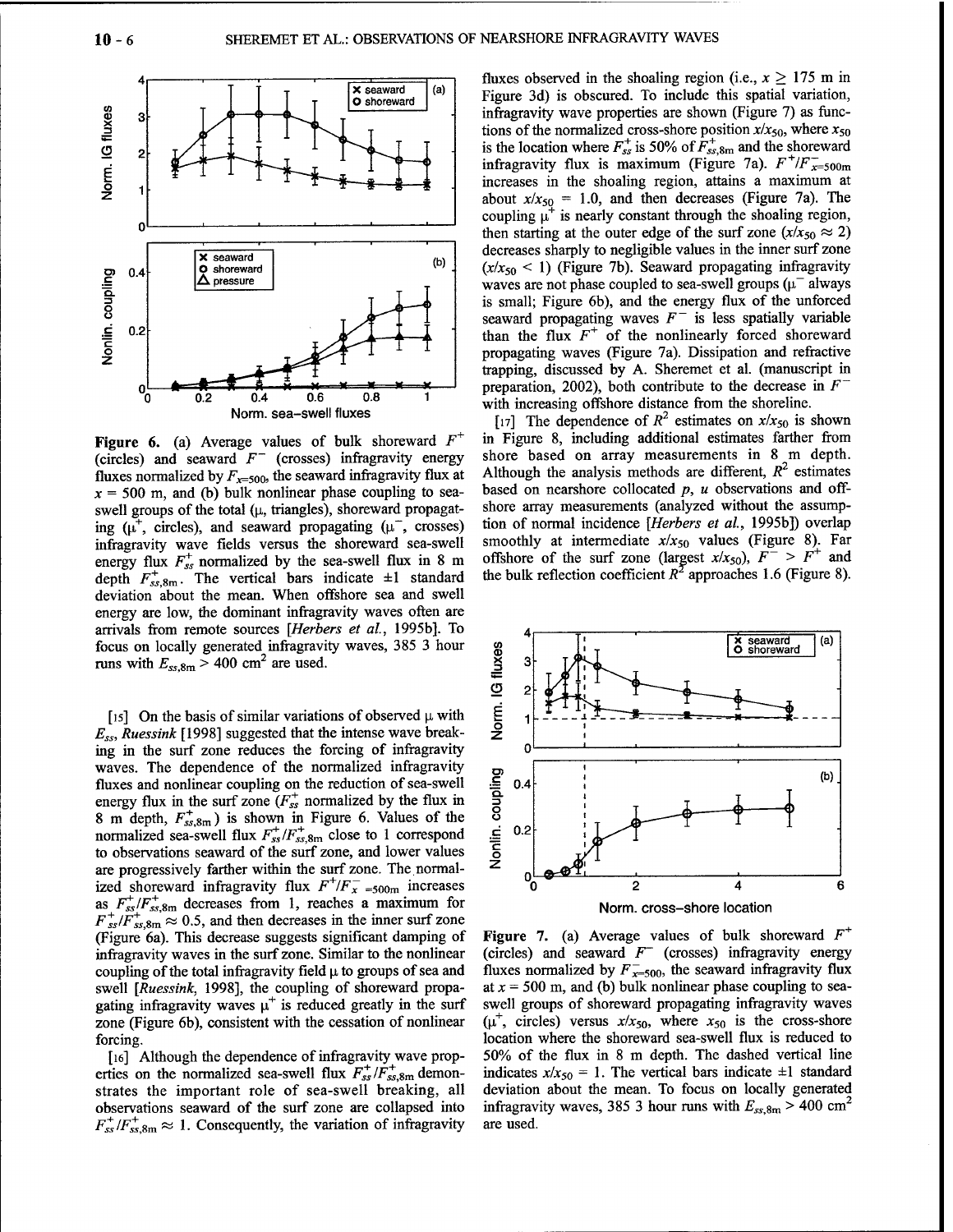

**Figure 8.** Bulk infragravity reflection coefficient  $R^2$  versus normalized cross-shore location *x/x50.* Circles are estimates based on collocated  $p - u$  sensors (equation (1), depths  $\leq 6$  m), and squares are based on pressure array observations in 8 m depth. The 385 3 hour runs with  $E_{ss,8m}$  > 400 cm<sup>2</sup> are used.

During shoaling,  $F^+$  increases, but  $F^-$  remains relatively constant (Figure 7a), and  $R^2$  decreases to a minimum of about 0.5 near  $x/x_{50} = 1$ . In the inner surf zone  $(x/x_{50} < 1)$ where  $F^+$  decreases toward shore (presumably owing to dissipation),  $R^2$  increases again to a maximum value of about 0.8 at the shoreline where the infragravity waves are strongly reflected.

[18] Numerical and laboratory studies suggest that infragravity energy also may be generated by fluctuations of surf zone (Figure 7a) width and setup at infragravity periods *[Symonds et al,* 1982; *Lippmann et al,* 1997]. Although such generation is not precluded by the results presented here, much of the observed growth in  $F^+$  occurs well seaward of the surf zone and thus offshore of the region where generation by a time-varying breakpoint theoretically occurs.

#### **4. Directionality of Infragravity Waves**

[19] The method used here to estimate the shoreward and seaward propagating infragravity wave components is based on the assumption of near shore normal propagation. Although the energy flux and  $R^2$  estimates are not degraded significantly by the infragravity wave obliquity in these data (Appendix A), obliquity could be associated with refractively trapped edge waves. As in previous studies in similar water depths [e.g., *Huntley et al,* 1981; *Oltman-Shay and Howd,* 1993], frequency and frequency-wave number spectra show deviations from normal incidence. In cases with large mean incident angles the spectral levels of  $\nu$  often are within a factor of 2-3 of the cross-shore velocity *u* levels (Figure 9a). At infragravity frequencies, frequency-alongshore wave number spectra of *p*, *u*, and *v* (*p* is shown in Figure 9b) have variance maxima at wave numbers within the edge wave range. On the basis of frequency-alongshore wave number spectra and the qualitative standing wave character of the cross-shore variation of infragravity phases and variance (Figures 2b, 2d, 2f, and 2h), observations similar to these have been interpreted as consistent with edge waves, the normal mode solutions of gravity waves undergoing multiple reflections between the shoreline and an offshore turning point. However, the cross-shore analysis for this run shows a substantial progressive shoreward energy flux (Figure 3f) that suggests that a significant fraction of the energy is lost before waves reach the shoreline. This motivates the consideration of strongly damped edge waves by A. Sheremet et al. (manuscript in preparation, 2002).

### **5. Conclusions**

[20] Observations of pressure and velocity collected in water depths between <sup>1</sup> and 6 m are used to estimate the seaward and shoreward energy fluxes of infragravity waves. Although there is considerable scatter, on average the shoreward infragravity flux increases during shoaling when the nonlinear coupling between shoreward propagating infragravity waves and sea-swell groups is strongest. Within the surf zone, coupling is reduced strongly, and the shoreward flux decreases, consistent with the cessation of forcing and increased dissipation. Reflection is strong at the shoreline. The coupling of seaward propagating infragravity waves to sea-swell groups always is weak. The results support the existing hypothesis that shoreward propagating infragravity waves are amplified in the shoaling zone by nonlinear interactions with sea-swell groups and are strongly reflected near the shoreline. Damping of infragravity waves in the surf zone also appears to be important. The seaward infragravity flux decreases with increasing distance from the shoreline, consistent with both dissipation and refractive trapping, but is less spatially variable than the shoreward flux. As a result of these spatially varying energy fluxes, the bulk infragravity reflection coefficient exceeds <sup>1</sup> far seaward of the surf zone, reaches a minimum of about 0.4 in the outer surf zone, and increases to about 0.8 at the shoreline where infragravity waves are reflected strongly.

# Appendix A: Error Estimates for  $R^2$  and  $F^{\pm}$

[21] Errors in infragravity energy fluxes and reflection coefficients estimated using collocated observations of pressure *p* and cross-shore velocity *u* and the assumption of normal incidence (equations (2) and (3)) are examined using linear WKB theory for shallow-water waves. The cross-shore and the alongshore coordinates are *x* and *y,* and the *x* origin is at the shoreline. Assuming that the depth varies only in the cross-shore direction,  $h = h(x)$ , the pressure time series can be expressed as a superposition of Fourier modes with different frequencies  $f$  and alongshore wave numbers *k<sup>v</sup>:*

$$
p(t,x,y) = \int_{\infty}^{\infty} df \ e^{-2\pi ift} \int_{\infty}^{\infty} P'(f,x,k_y) e^{ik_y y} \frac{dk_y}{2\pi}
$$

or, equivalently, incidence angles  $\theta(f, x)$ :

$$
p(t,x,y)=\int\limits_{-\infty}^{\infty}df\,e^{-2\pi ift}\int\limits_{-\pi}^{\pi}P(f,x,\theta)e^{ik\sin\theta}d\theta,\qquad\text{(A1)}
$$

where *P* is the cross-shore structure of a Fourier mode and  $k = k(f, x)$  is the local wave number modulus. Normal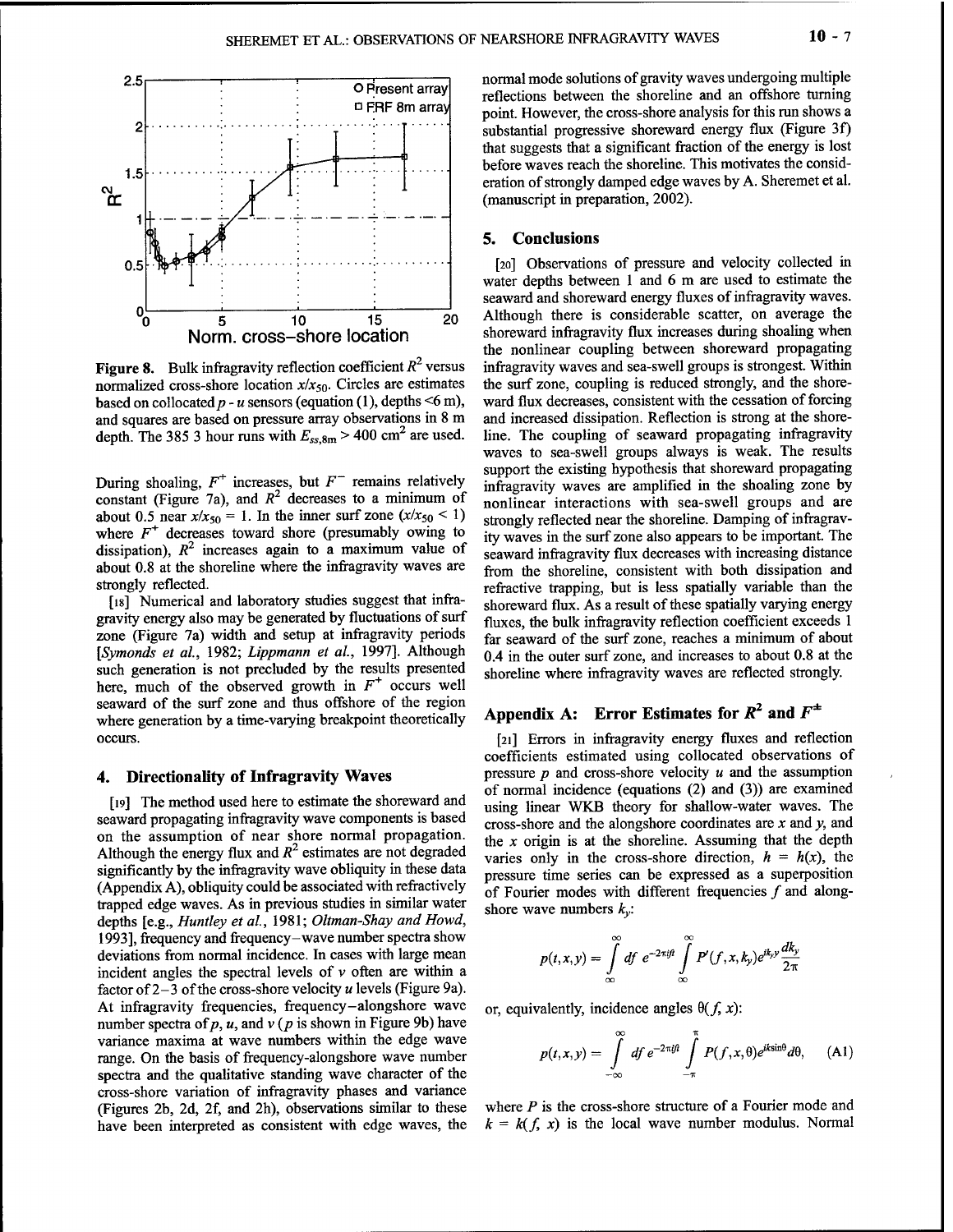

Figure 9. (a) Frequency spectra of infragravity cross-shore  $u$  (circles) and alongshore  $v$  (triangles) velocities, (b) normalized frequency-cyclic alongshore wave number  $(f - \kappa)$  spectra of pressure p estimated with the Maximum Entropy Method [ $W_u$ , 1997], and (c) frequency spectra of pressure at  $x =$ 310 m, on 10 September, 0100-0400 EST. The dashed curves in Figure 9b are edge wave dispersion curves for modes 0-5 (approximately the boundary between the leaky and trapped wave domains). The  $f - \kappa$  spectra at each f are normalized by the frequency spectra, and darker shades indicate higher spectral levels within each frequency band. Additional results for this run are shown in Figures 2(right) and  $3$ (right).

incidence corresponds to  $\theta = 0$ . A relation similar to equation  $(A1)$  can be written for U, the cross-shore structure of the cross-shore velocity.  $P$  and  $U$  are assumed to have the form

$$
P(f, x, \theta) = \frac{1}{2} \left[ A^+ e^{i\phi + i\epsilon_+} + A^- e^{-i\phi + i\epsilon_-} \right],
$$
  
\n
$$
U(f, x, \theta) = \frac{1}{2} \sqrt{\frac{g}{h}} \left[ A^+ e^{i\phi + i\epsilon_+} - A^- e^{-i\phi + i\epsilon_-} \right] \cos \theta,
$$
\n(A2)

where  $A^{\pm} = A^{\pm}(f, x, \theta)$  are the real amplitudes of shoreward (+) and seaward (-) propagating waves,  $\epsilon_{\pm}$  is an arbitrary phase, and  $\phi$  is the phase with respect to the shoreline

$$
\phi(f, x, \theta) = \int_0^x k_x ds = 2\pi f \int_0^x \frac{\cos\theta(f, s, \Theta)}{\sqrt{gh(s)}} ds, \quad (A3)
$$

where  $\Theta = \theta(f, x)$  is the incidence angle at the seaward edge of the integration domain and  $k_x$  is the cross-shore wave number, respectively. Shoreward propagating waves are assumed to be partially reflected at the shoreline, with the WKB phases  $\epsilon_+ - \epsilon_- = -\pi/2$  determined by matching to exact standing wave solutions [Herbers et al., 1995a]. Using equation (A2), the autospectra and cross-spectra for collocated pressure and cross-shore velocity time series are

$$
\mathbf{X}_{pp}(f,x) = \frac{1}{2} \int_{-\pi/2}^{\pi/2} \left[ (A^{+})^{2} + (A^{-})^{2} + 2A^{+}A^{-} \sin(2\phi) \right] d\theta,
$$
  
 
$$
\pi/2
$$

$$
\mathbf{X}_{uu}(f,x) = \frac{1}{2} \int_{-\pi/2}^{\pi/2} \left[ (A^+)^2 + (A^-)^2 - 2A^+A^- \sin(2\phi) \right] \cos^2\theta d\theta,
$$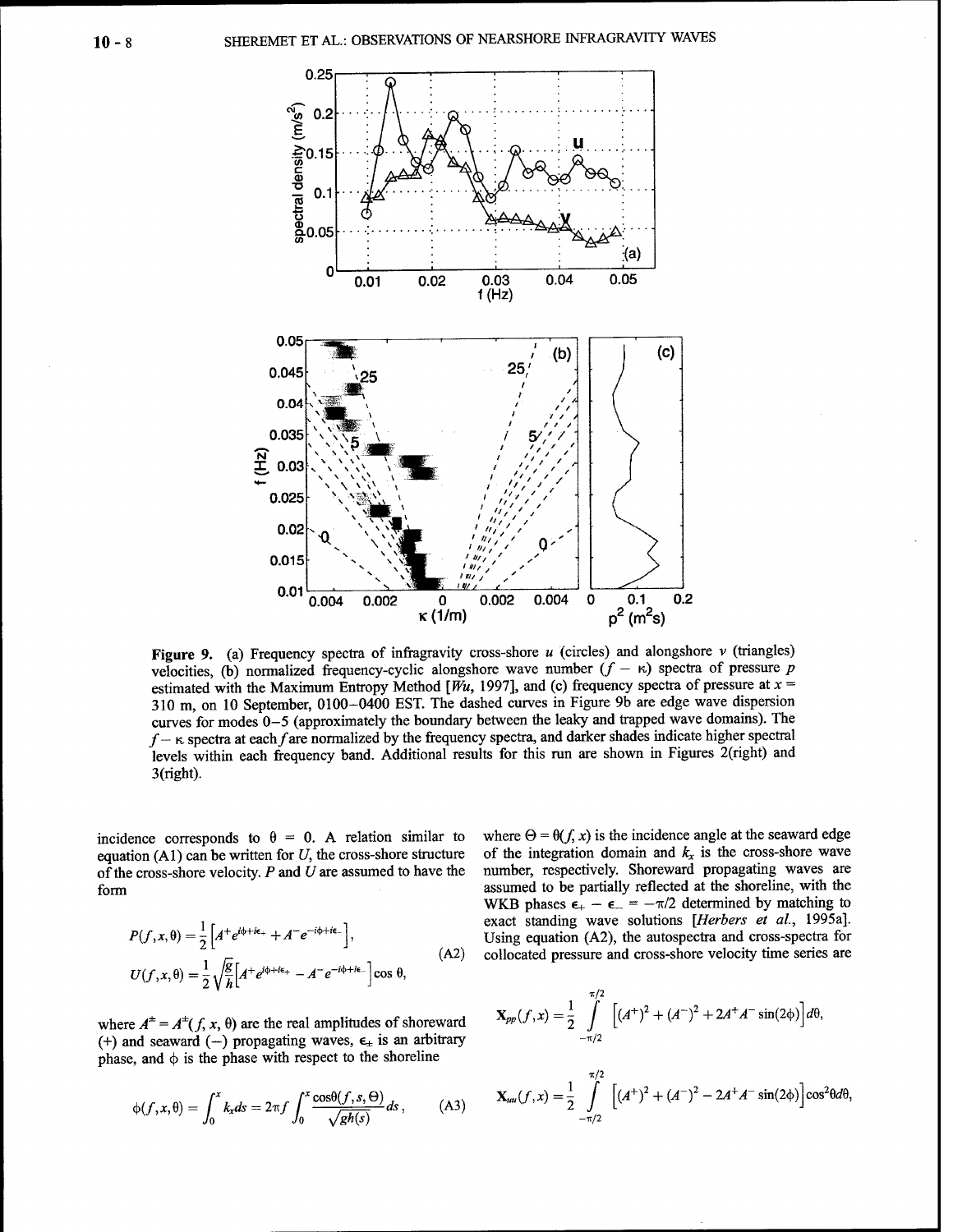

Figure A1. Contours of (a)  $R_0^2$ , (b) the magnitude of the maximum value attained by  $|\beta|$  over a plane beach with a 0.02 slope, over the depth range  $1-6$  m, and (c)  $F_0^+/F_t^+$  as functions of the mean direction  $\theta_m$  and directional spread  $\sigma$  (angular spread function  $S(\theta)$  is defined in equation (A14)). Each dot represents the alongshore-averaged bulk infragravity mean direction and directional spread for a single 3 hour run at a given cross-shore location, computed with a method that utilizes both components of horizontal velocity *[Herbers et al.*, 1999]. (d) The relative errors of  $R^2$  and  $F^{\pm}$  for  $R_0^2 = 0.005$ ,  $|\beta| =$ 0.0015, and  $F_0^+/F_t^+ = 1.1$  (e.g., the relative error for  $R^2$  is defined as  $(R^2 - R_t^2)/R_t^2$ ) versus the true reflection coefficient  $R_t^2$ .

$$
\mathbf{X}_{pu}(f,x) = \frac{1}{2} \int_{-\pi/2}^{\pi/2} \left[ (A^{+})^{2} - (A^{-})^{2} + 2iA^{+}A^{-}\cos(2\phi) \right] \cos\theta d\theta
$$
\n(A4)

[22] Substituting equation  $(A4)$  into equations  $(2)-(3)$ yields the estimated energy fluxes at frequency  $f$ :

$$
\mathcal{F}^{\pm} = \frac{\sqrt{gh}}{8} \int_{-\pi/2}^{\pi/2} \left\{ \left[ (A^{+})^{2} + (A^{-})^{2} \right] (1 + \cos^{2}\theta) + \frac{2}{\Delta_{f}} \int_{D_{f}} df \int_{-\pi/2}^{\pi/2} S(\theta) R_{t} \sin(2\phi) \sin^{2}\theta d\theta \right\},
$$
 (A7)  

$$
\pm 2 \left[ (A^{+})^{2} - (A^{-})^{2} \right] \cos \theta + 2A^{+}A^{-}(2\phi)\sin^{2}\theta \right\} d\theta.
$$
 (A5) where  $E^{+}$  is the total showerward propagating energy in the  
infragravity band  $D_{f}$  of width  $\Delta_{f}$ .

The amplitudes are related to the energy  $\mathcal{E}^+$ distribution *S* of the shoreward propagating modes by

$$
(A^{+})^{2} = 2\mathcal{E}^{+}(f, x)S(f, \theta),
$$
  
\n
$$
(A^{-})^{2} = 2R_{t}^{2}\mathcal{E}^{+}(f, x)S(f, \theta),
$$
  
\n
$$
A^{+}A^{-} = 2R_{t}\mathcal{E}^{+}(f, x)S(f, \theta),
$$
\n(A6)

where  $\int_{-\pi/2}^{\pi/2} S(f, \theta) d\theta = 1$ . Specular reflection and a true reflection coefficient *R<sub>t</sub>* that is independent of frequency and direction are assumed for simplicity. With  $\mathcal{E}^+$  and *S*  assumed independent of frequency over the infragravity band the frequency-integrated fluxes are

$$
F^{\pm} = \sqrt{\frac{gh}{4}} E^{+} \left\{ \int_{-\pi/2}^{\pi/2} d\theta \ S(\theta) \right.\cdot \left[ (1 + R_{t}^{2})(1 + \cos^{2}\theta) \pm 2(1 - R_{t}^{2})\cos\theta \right] \left. + \frac{2}{\Delta_{f}} \int_{D_{f}} df \int_{-\pi/2}^{\pi/2} S(\theta) R_{t} \sin(2\phi) \sin^{2}\theta d\theta \right\},
$$
\n(A7)

pag

 $[23]$  To assess the errors in equation (A7), it is convenient to normalize by the true shoreward energy flux

$$
F_t^+ = \sqrt{gh} E^+ \int_{-\pi/2}^{\pi/2} S(\theta) \cos \theta d\theta,
$$

yielding

$$
\frac{F^+}{F_t^+} = \left(1 + \beta R_t + R_0^2 R_t^2\right) \frac{F_0^+}{F_t^+} (= 1 \text{ if } F^+ \text{ is exact}\right), \tag{A8}
$$